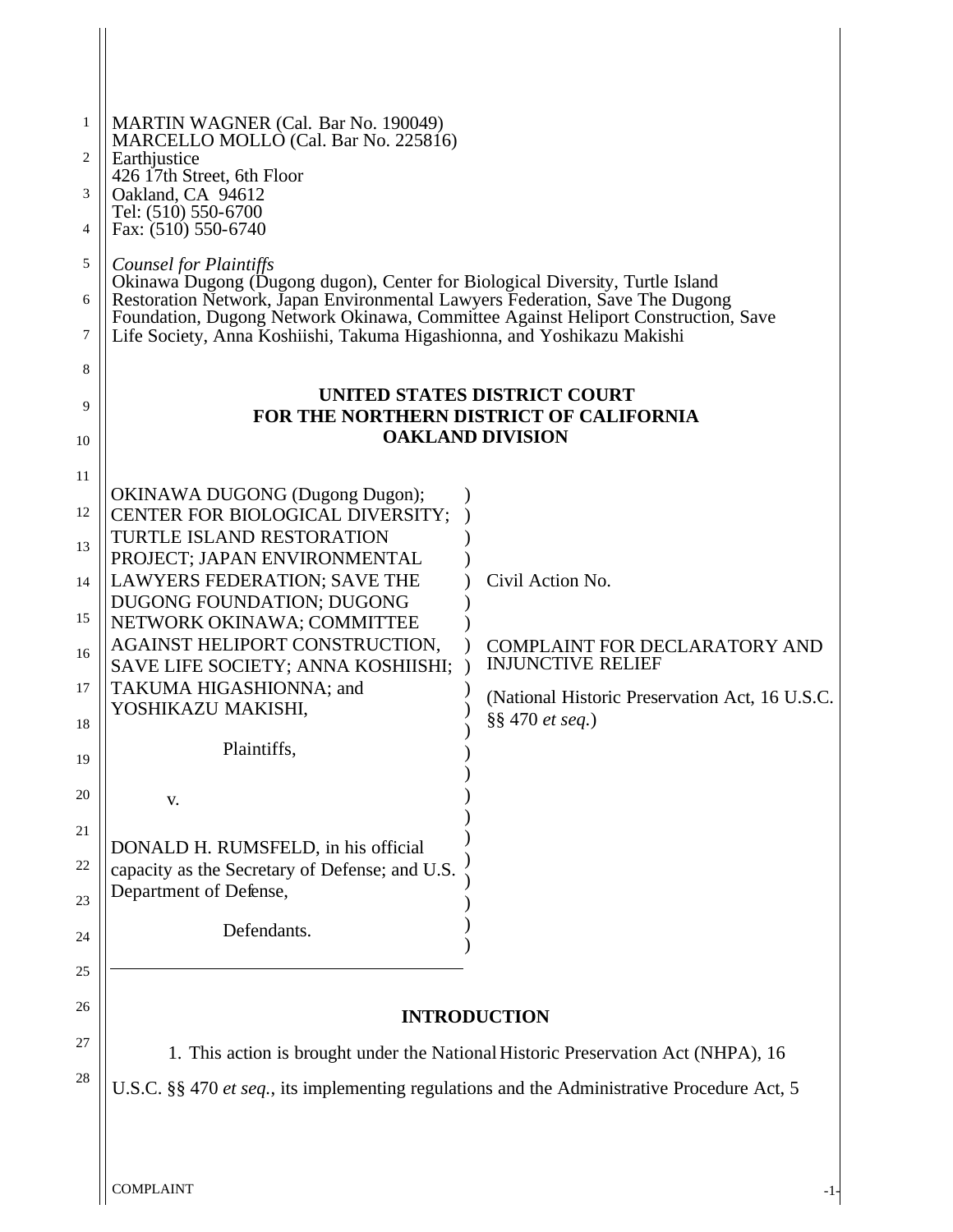U.S.C. §§ 701 *et seq.* Plaintiffs challenge the Department of Defense's (DoD) activities related to the relocation of portions of the U.S. airbase Futenma in Okinawa, Japan, to a "sea-based facility" (SBF) proposed to be constructed off the coast of Okinawa. This plan would destroy the most important remaining habitat of the Okinawa Dugong, a genetically isolated and unique population of the Dugong protected under the NHPA.

2. Specifically, Plaintiffs challenge DoD's failure to comply with the NHPA in preparing its "Operational Requirements and Concept of Operations for MCAS Futenma Relocation, Okinawa, Japan," dated September 29, 1997 (OR), insofar as the preparation, approval and delivery of the OR constitutes an undertaking under the NHPA. Plaintiffs further challenge DoD's contemporaneous and subsequent activities related to facilitating the Futenma relocation and implementing the OR, including funding the relocation, approving individual implementation decisions, and committing to fund on-going maintenance of the SBF. Because each of these activities constitutes an undertaking under the NHPA, DoD must take into account their effects on the Okinawa Dugong for purposes of avoiding or mitigating any adverse effects. 5 U.S.C. §470a-2.

#### **JURISDICTION**

3. This Court has jurisdiction pursuant to 28 U.S.C. § 1331 as this action arises under the laws of the United States.

4. An actual controversy exists between the parties within the meaning of 28 U.S.C. § 2201(a). This Court may grant declaratory relief and additional relief, including an injunction, pursuant to 28 U.S.C. §§ 2201, 2202 and 5 U.S.C. §§ 705, 706.

5. DOD's failure to comply with the requirements of the NHPA, 16 U.S.C. § 470a-2, is arbitrary, capricious, and not in accordance with procedures required by law pursuant to the APA and is thus subject to judicial review. 5 U.S.C. §§ 701 through 706.

6. DOD's failure to comply with the requirements of the NHPA, 16 U.S.C. § 470a-2, also constitutes agency action that is unreasonably delayed and/or unlawfully withheld as provided by Section 706(1) of the APA and is thus subject to judicial review. 5 U.S.C. §§ 701 through 706.

1

2

3

4

5

6

7

8

9

10

11

12

13

14

15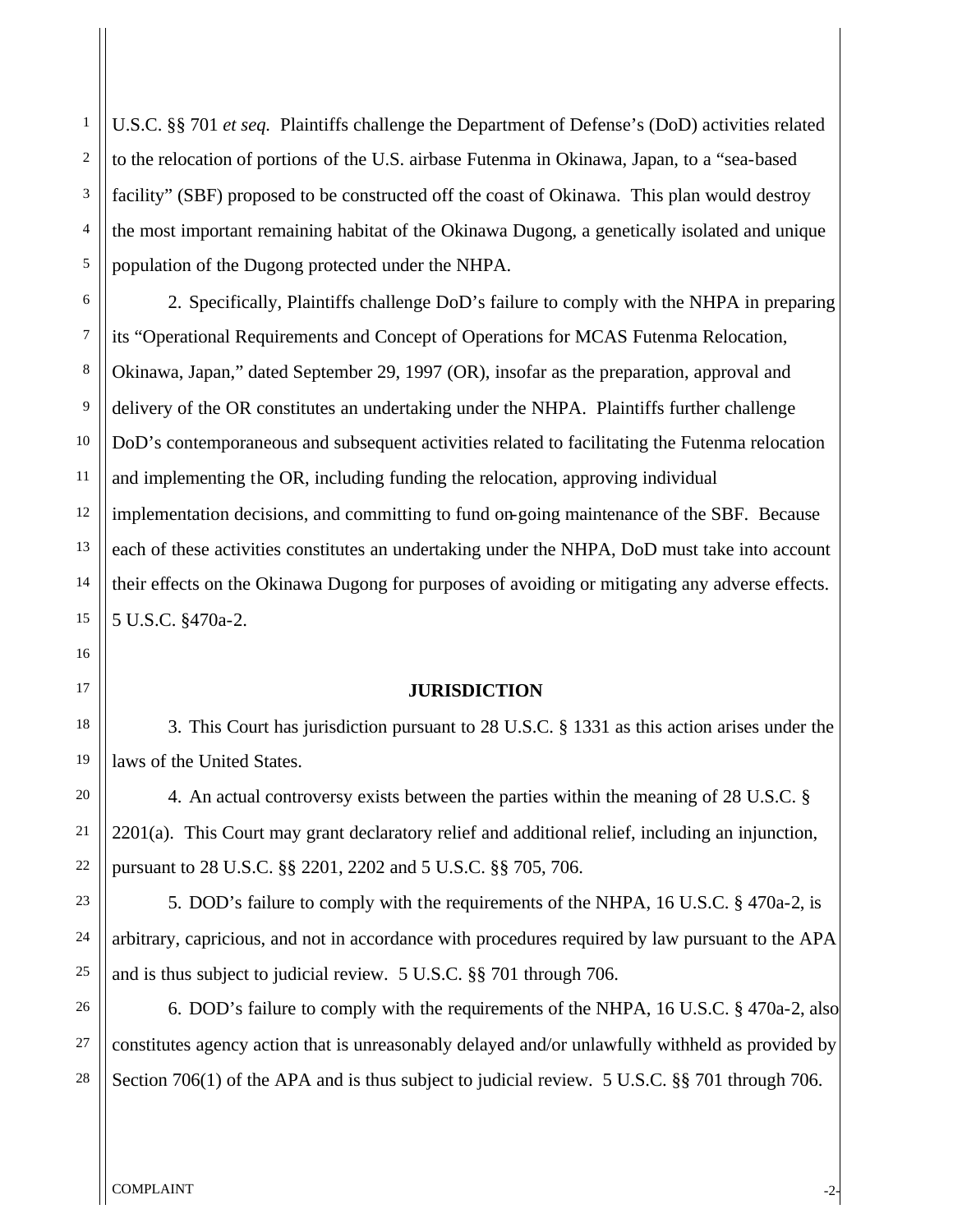# **VENUE AND INTRADISTRICT ASSIGNMENT**

7. Venue lies in this Court pursuant to 28 U.S.C. § 1391(e) because Plaintiff Turtle Island Restoration Network (TIRN) resides in this judicial district. TIRN is incorporated and has its principle place of business in Marin County. Additionally, Plaintiff Center for Biological Diversity maintains an office in this judicial district.

8. Assignment to either the Oakland Division or the San Francisco Division of this Court is proper under Civil Local Rule 3-2 (c)-(d) because Plaintiffs reside in this judicial district.

#### **PARTIES**

9. Plaintiff OKINAWA DUGONG (Dugong dugon) is a genetically isolated and unique member of the Dugong species, a threatened marine mammal species, listed as "endangered" under the U.S. Endangered Species Act (ESA), 16 U.S.C. §§ 1531 *et seq.* Fewer than fifty mature Okinawa Dugong remain. Preservation of the Okinawa Dugong depends entirely upon the preservation of its habitat. The Okinawa Dugong is a protected "Natural Monument" under Japan's "Law for the Protection of Cultural Properties." Because the list of protected cultural properties under Japan's Cultural Properties Law is the "equivalent" of the U.S. National Register of Historic Places, the Okinawa Dugong is protected under the NHPA. *See* 16 U.S.C. § 470a-2.

10. Plaintiff CENTER FOR BIOLOGICAL DIVERSITY (CBD) is a non-profit environmental organization dedicated to protecting endangered species and wild places and environmental health through science, policy, education, and environmental law. It has offices in Oakland, Idyllwild, and San Diego, California; Phoenix and Tucson, Arizona; Silver City, New Mexico; Portland, Oregon; Buxton, North Carolina; and Sitka, Alaska. CBD is actively involved in species and habitat protection issues throughout the western United States and abroad. It has 7,500 members, including some who reside in Japan and others who have a strong interest in the Okinawa Dugong ranging from educational, cultural, scientific, and recreational. These staff and members care deeply about the Okinawa Dugong, have observed its native habitat and derive aesthetic, recreational, scientific, inspirational, conservation, educational, and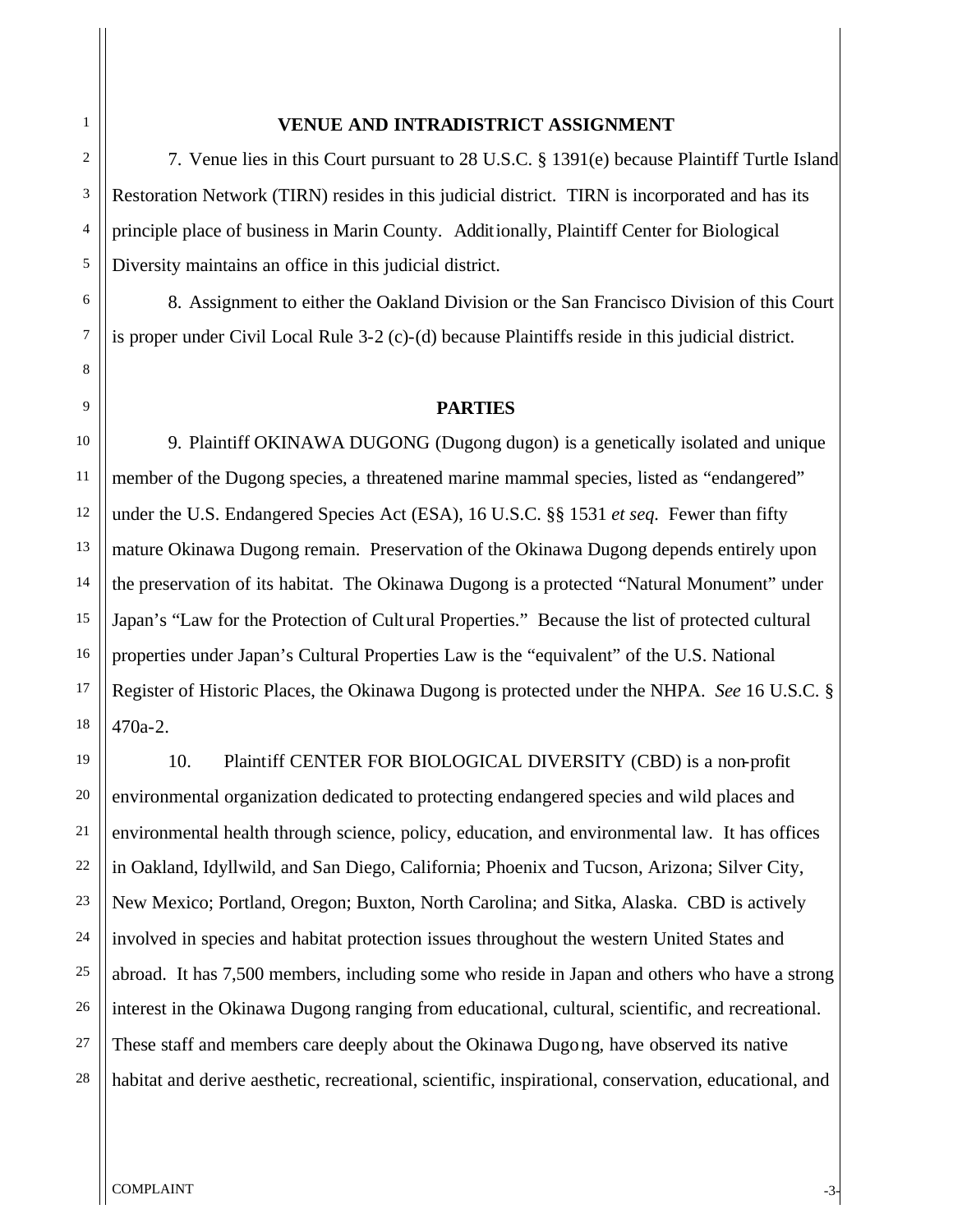other benefits from the existence of the Okinawa Dugong. They do so on a regular and continuing basis and they intend to continue to do so in the near future.

11. Plaintiff TURTLE ISLAND RESTORATION NETWORK (TIRN) is a non-profit corporation committed to the study, protection, enhancement, conservation, and preservation of the world's marine and terrestrial ecosystems and the wildlife that inhabit the oceans, including marine mammals. TIRN, has its principal place of business in Forest Knolls (Marin County), California. TIRN has approximately 4,000 members throughout the United States and the world, including research biologists, eco-tour operations, professional photographers and videographers, all of whom rely on healthy populations of marine mammals in order to conduct their businesses. TIRN's members and staff regularly use the marine ecosystems of the world for observation, research, aesthetic enjoyment, and other recreational, scientific, and educational activities. TIRN brings this action on behalf of itself and its adversely affected members and staff.

12. Plaintiff JAPAN ENVIRONMENTAL LAWYERS FEDERATION (JELF) is the only non-profit, non-governmental lawyers' organization in Japan dedicated to the protection of the environment. JELF is comprised of approximately 540 members including 400 attorneys and academics. The members litigate and lobby for wildlife preservation and prevention of toxic contamination. JELF was founded in 1996 in Tokyo and currently has its office in Nagoya, Japan. JELF staff and members regularly visit the habitat of the Okinawa Dugong and work extensively for its protection.

13. Plaintiff SAVE THE DUGONG FOUNDATION is a non-profit organization based in Okinawa, Japan, formed by Okinawan locals and their supporters in 1999. Currently, it has 21 members. The organization's main goal is to protect the Okinawa Dugong and its habitat. To achieve this aim, members conduct joint research with scientists and local residents and study the dugong and its habitat. To advocate the importance of conserving dugongs, the organization has also participated in the general meeting of International Union for Conservation of Nature and Natural Resources (IUCN), an international environmental organization comprised of members from over 140 countries. It has also organized numerous symposia on dugong conservation and local community empowerment.

1

2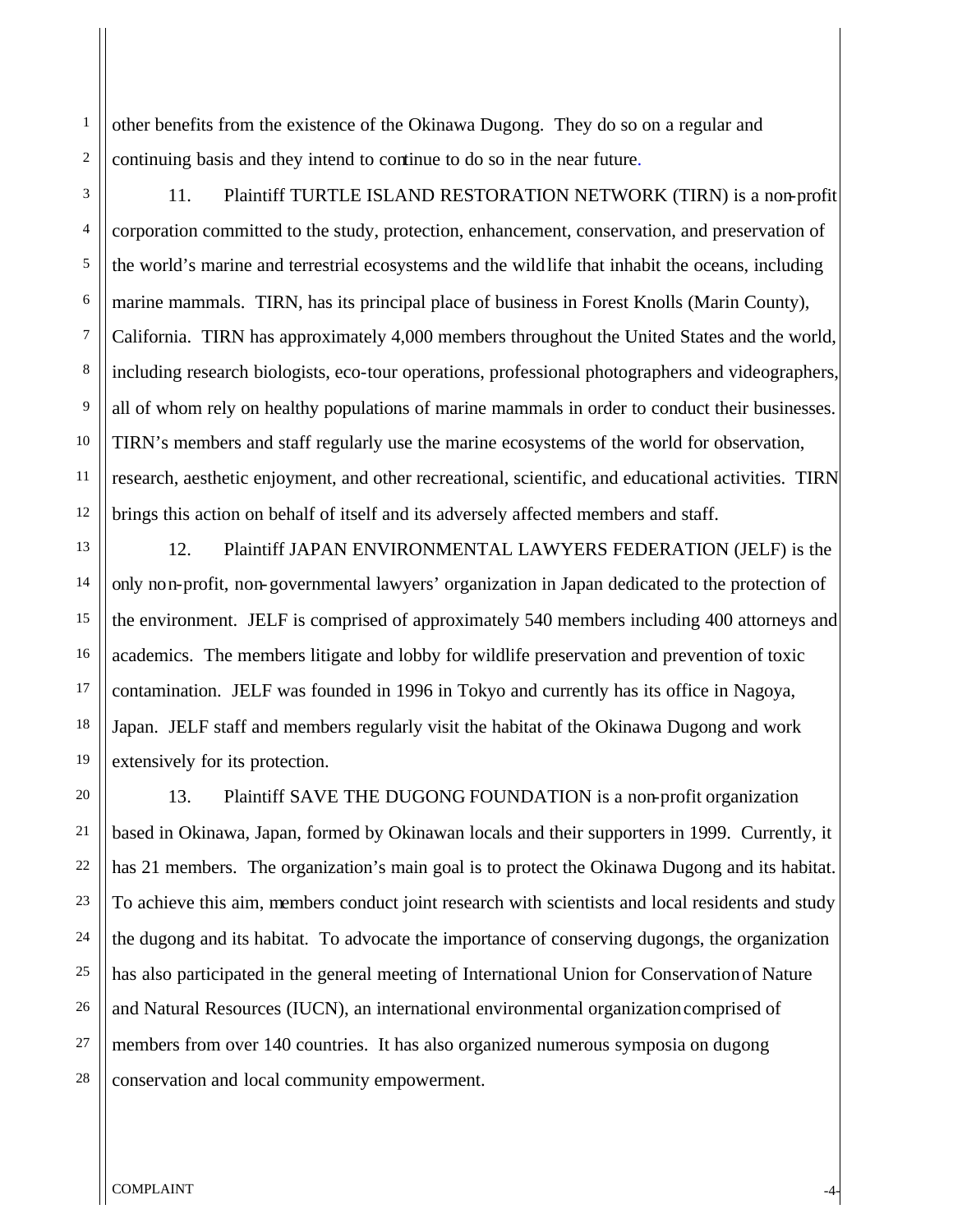14. Plaintiff DUGONG NETWORK OKINAWA is a non-profit organization in Okinawa, Japan, dedicated to the protection of the Okinawa Dugong and its habitat. In the past, the organization's members appealed to the general assembly of The World Conservation Union (IUCN) to protect a coral reef off the island of Ishigaki, Japan, from the construction of an airport to the general assembly of the IUCN.

15. Plaintiff COMMITTEE AGAINST HELIPORT CONSTRUCTION, SAVE LIFE SOCIETY is an organization based in Okinawa dedicated to halting the construction of new military bases on and around Okinawa, and to the protection of the sea and coral reefs surrounding the island. Members regularly gather seaweed and shellfish and catch fish from the reef at issue here for subsistence.

16. Plaintiff ANNA KOSHIISHI grew up and continues to live in Nago City, located approximately seven miles from the site of the proposed SBF. The sea of Kayou, which is the Okinawa Dugong habitat at issue here, was her childhood playground. Koshiishi has a keen interest in the protection of all organisms that inhabit this habitat, including the Okinawa Dugong and sea turtles. Since April of 1999, she has been an eco-guide around the eastern coast of Nago City with the eco-tour group called "Econet: Chura," a company established in 1998 to provide nature guiding services in Yambaru (the northern part of Okinawa).

17. Plaintiff TAKUMA HIGASHIONNA was born and grew up in Sedake, close to Henoko, Okinawa. Since 1994, he has frequented the reef at issue here and enjoyed catching shellfish, octopuses and sea urchins. In 1998, he started working as a tour guide, guiding visitors through the coasts of Henoko, visiting Okinawa Dugong and exploring the underwater world. He leads these tours about three times a week. He has a strong interest in the protection of all living organisms that inhabit Henoko, including the Okinawa Dugong.

18. Plaintiff YOSHIKAZU MAKISHI is a Japanese architect who has visited the site of the proposed SBF monthly since 1997 for research and recreation. He is one of the founders of Plaintiff Save the Dugong Foundation.

19. Defendant DEPARTMENT OF DEFENSE is the agency responsible for preparation, approval and delivery of the OR, as well as contemporaneous and subsequent

1

2

3

4

5

6

7

8

9

10

11

12

13

14

15

16

17

18

19

20

21

22

23

24

25

26

27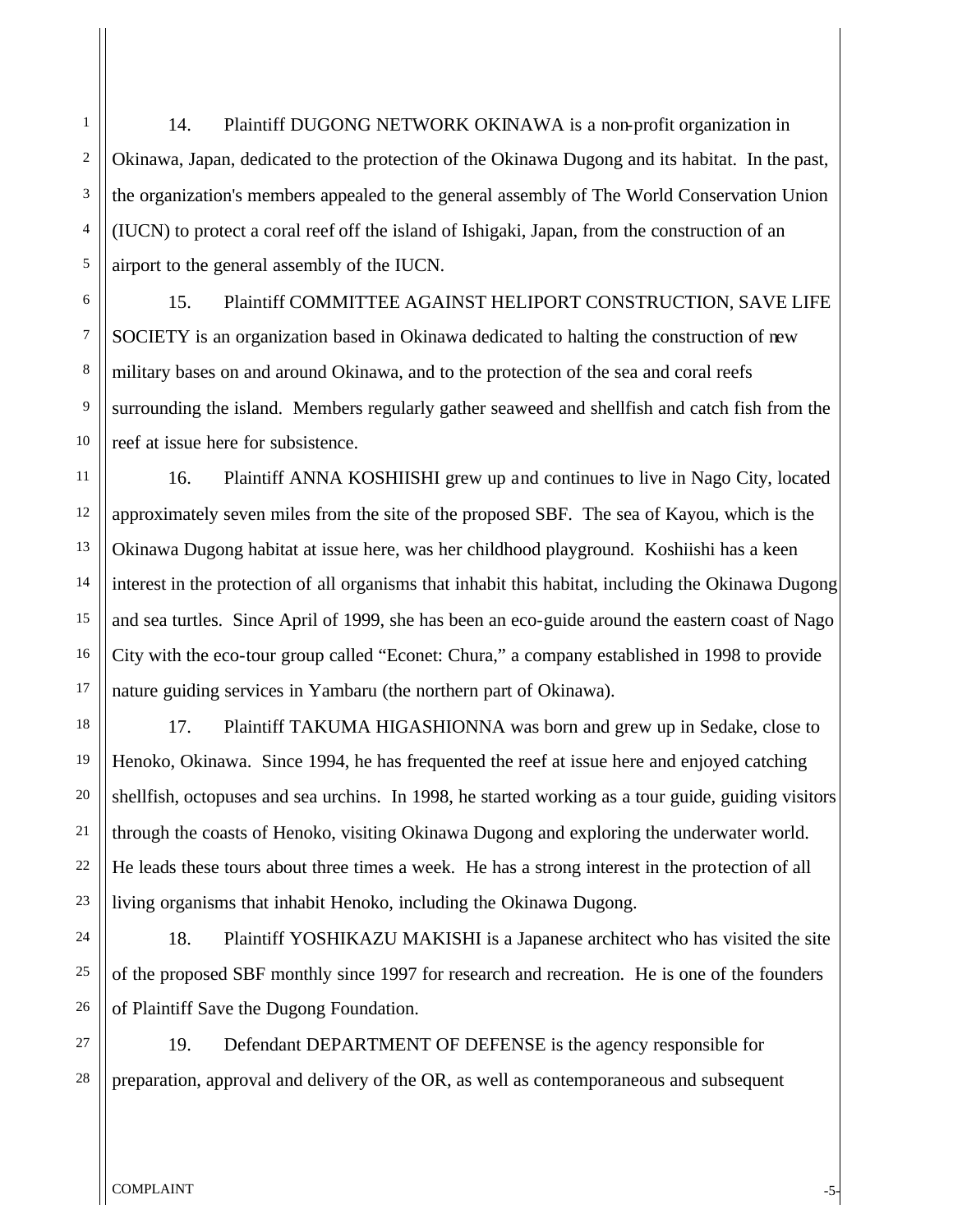activities related to facilitating the Futenma relocation and implementing the OR, including funding the relocation, approving individual implementation decisions, and committing to fund on-going maintenance of the SBF.

20. Defendant Donald H. Rumsfeld is the Secretary of Defense and is sued in his official capacity.

### **FACTS**

The Futenma Relocation and the Sea-Based Facility

1

2

3

4

5

6

7

8

9

10

11

12

13

14

15

16

17

18

19

20

21

22

23

24

21. Since 1945, the United States has maintained military bases on Okinawa. Although Okinawa reverted from U.S. to Japanese control in 1972, the United States retains control of most of the U.S. military bases in that existed in Okinawa at that time.

22. In 1960, the United States and the Government of Japan (GoJ) entered into the Treaty of Mutual Cooperation and Security (Security Agreement), which secures U.S. presence and involvement in the Asia-Pacific region and forms a political foundation for wide-ranging Japan-U.S. cooperative relations in the international community. The Security Agreement created the Security Consultative Committee (SCC) to provide a forum for diplomatic and military officials to meet on a regular basis to discuss issues surrounding implementation of the treaty, as well as regional and global security developments of mutual interest. Decisions taken by the SCC under the Security Agreement require the approval of the U.S. government.

23. In November 1995, the United States and the GoJ formed the bilateral Special Action Committee on Okinawa (SACO) to reduce the burden of U.S. military presence on the Okinawan people. On April 15, 1996, SACO issued an Interim Report approved by the SCC, which recommended 26 initiatives including the return of the Futenma Marine Corps Air Station to Japan after replacement facilities were constructed and operational.

25 26 27 28 24. On December 2, 1996, SACO issued its Final Report, which was approved by the SCC. Pursuant to this Final Report, SACO created the Futenma Implementation Group (FIG), a bilateral committee charged with identifying the relocation site for Futenma and preparing an implementation plan for the relocation. The FIG would oversee design, construction, testing and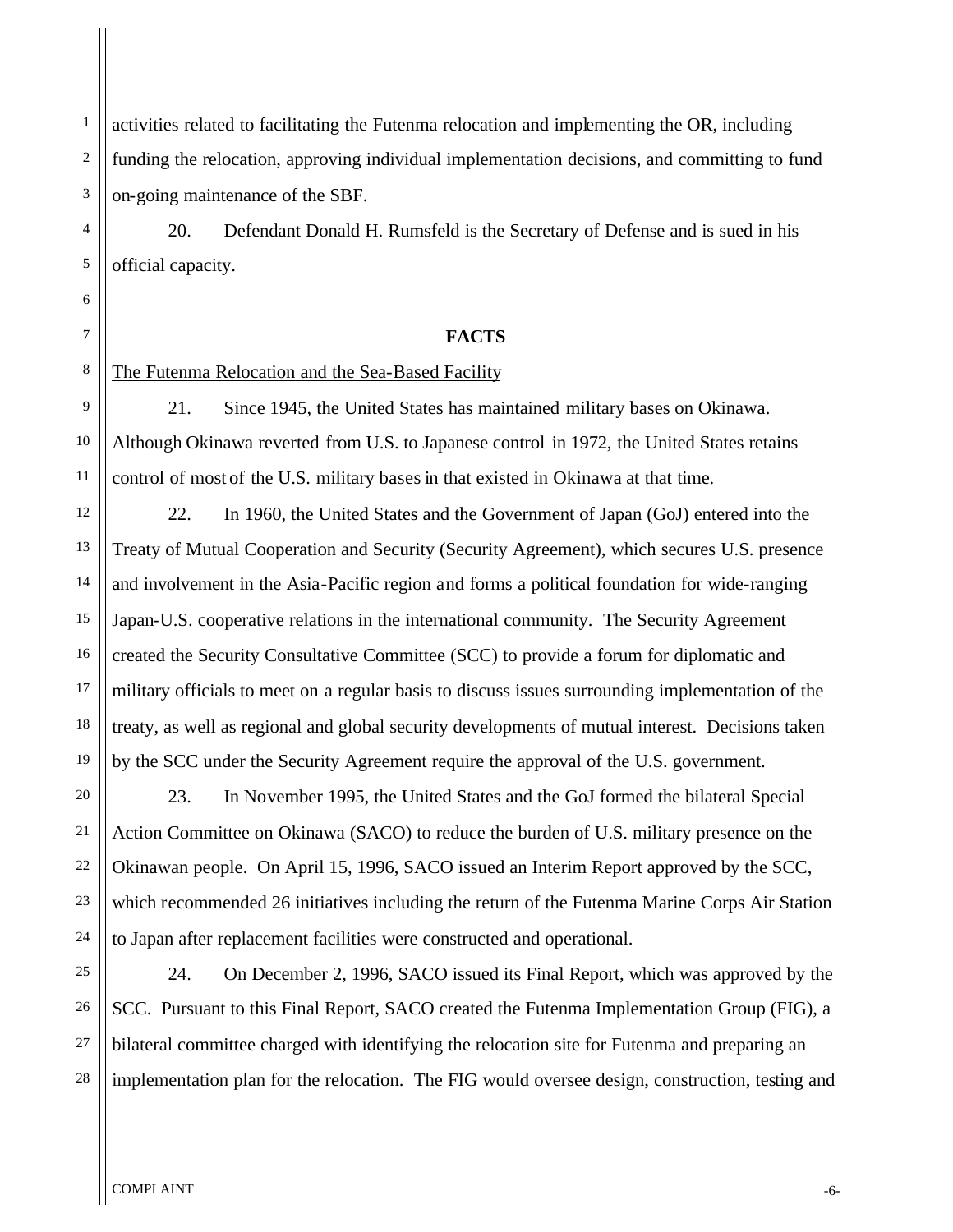the transfer of assets associated with construction of the replacement facility. The Final Report concluded that a sea-based facility was the best option for the Futenma relocation, and that FIG would recommend a candidate sea-based facility to the SCC no later than December 1997.

25. On September 29, 1997, DoD presented its "Operational Requirements and Concept of Operations for MCAS Futenma Relocation, Okinawa, Japan," (OR) to the GoJ. On November 5, 1997, pursuant to DoD's OR, the area serving as the most important remaining habitat for the Okinawa Dugong was formally designated as the SBF site.

26. The OR details the non-negotiable design specifications which, according to DoD, must be followed by the GoJ to facilitate the Futenma relocation. According to the OR, once the SBF is built according to the U.S. specifications, the SBF will "become the new home" of certain DoD divisions. The OR indicates that the SBF "shall be designed for a 40 year operational life with a 200 year fatigue life." The OR mandates approval of SBF design criteria according to U.S. standards. The OR dictates that the SBF will be built off the east coast of the island of Okinawa, Japan, on top of and/or adjacent to a coral reef that provides the most important remaining habitat for the Okinawa Dugong.

27. The DoD, through the Army Corps of Engineers, funds and operates a special office to work on the design and implementation of military construction projects in Japan, including the implementation of the SACO Agreement.

28. In June 2003, DoD testified before Congress that "we continue to emphasize to the GoJ that our requirements have not changed, and a complete replacement facility is required before returning Futenma."

29. Underwater construction surveys, including acoustic surveys that use high intensity noise sources and boring activities are planned to begin as early as December 2003. These activities are likely to inflict serious and irreparable harm to the Okinawa Dugong. Noise and other disruptive aspects of these activities are believed to adversely affect marine mammals, sometimes causing severe injury including deafness, tissue damage, and disorientation.

1

2

3

4

5

6

7

8

9

10

11

12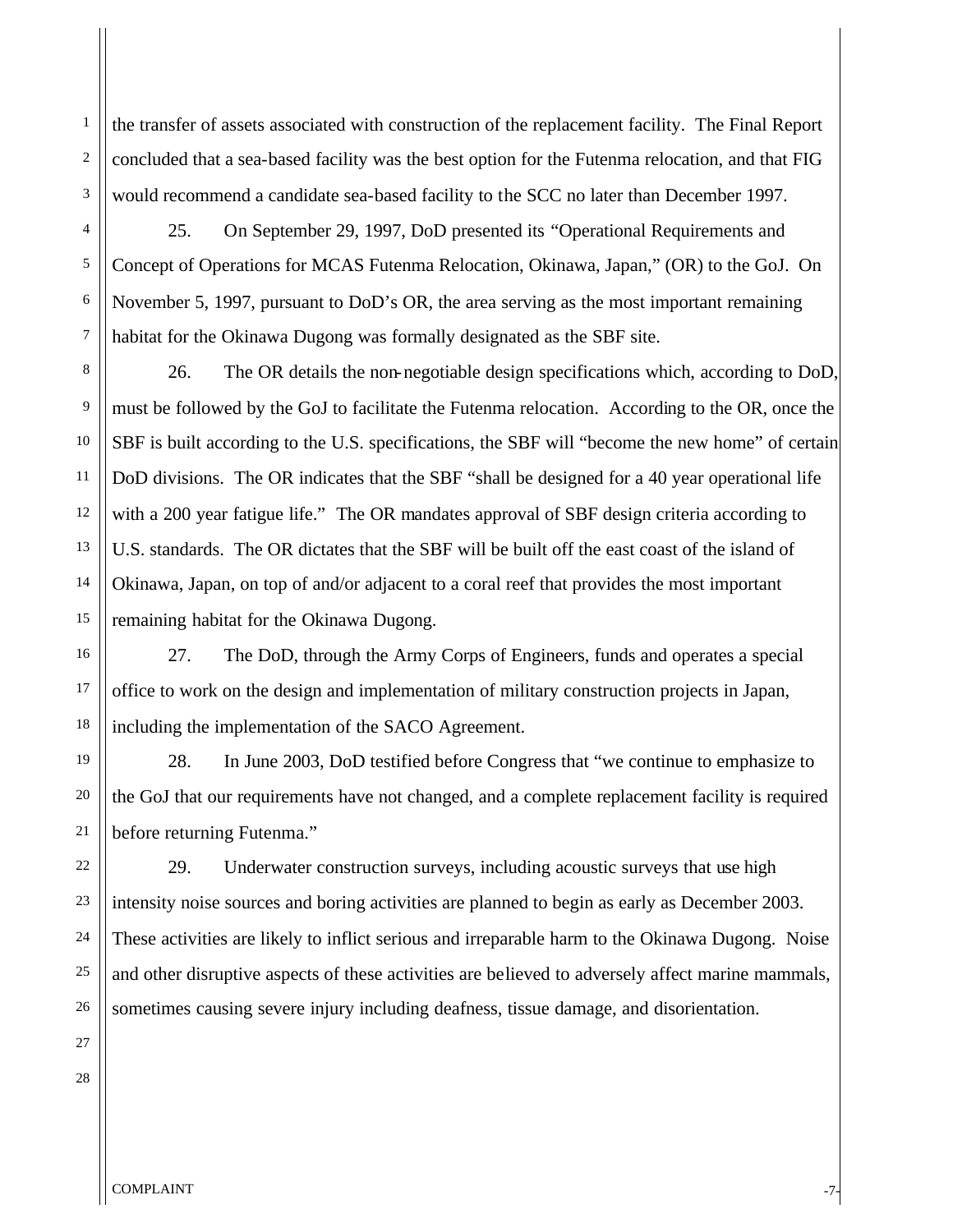# The Okinawa Dugong and the NHPA

1

2

3

4

5

6

7

8

9

10

11

12

13

14

15

16

17

18

19

20

21

22

23

24

25

26

30. The NHPA was enacted in 1966 to preserve the "historical and cultural foundations of the Nation . . . in order to give a sense of orientation to the American People." 16 U.S.C. § 470(b)(2). Pursuant to the NHPA, it is "the policy of the Federal Government, in cooperation with other nations" to "provide leadership in the preservation of the prehistoric and historic resources of the United States and of the international community of nations." 16 U.S.C.  $§$  470-1(2).

31. Congress enacted 16 U.S.C. § 470a-2 as part of the NHPA Amendments of 1980 to comply with U.S. obligations under the Convention Concerning the Protection of the World Cultural and Natural Heritage ("World Heritage Convention") and to mitigate the adverse effects of Federal undertakings outside of the United States.

32. The NHPA requires that "[p]rior to the approval of any Federal undertaking outside the United States which may directly and adversely affect a property which is on . . . the applicable country's equivalent of the National Register, the head of a Federal agency having direct or indirect jurisdiction over such undertaking take into account the effect of the undertaking on such property for purposes of avoiding or mitigating any adverse effects." 16 U.S.C. § 470a-2.

33. The Dugong is a globally threatened marine mammal species, listed as "endangered" under the U.S. Endangered Species Act (ESA), 16 U.S.C. §§ 1531 *et seq.* The Okinawa Dugong is a genetically isolated from other Dugong populations. Fewer than fifty mature Okinawa Dugong remain. Preservation of the Okinawa Dugong depends entirely upon the preservation of its habitat.

34. The Okinawa Dugong is a protected "Natural Monument" under Japan's "Law for the Protection of Cultural Properties." Because the list of protected cultural properties under Japan's Cultural Properties Law is the "equivalent" of the U.S. National Register of Historic Places, the Okinawa Dugong is protected under the NHPA. *See* 16 U.S.C. § 470a-2.

27 28 35. In order to comply with the NHPA, DoD must take into account, and avoid or mitigate, any adverse effects that its actions relating to the Futenma relocation might have on the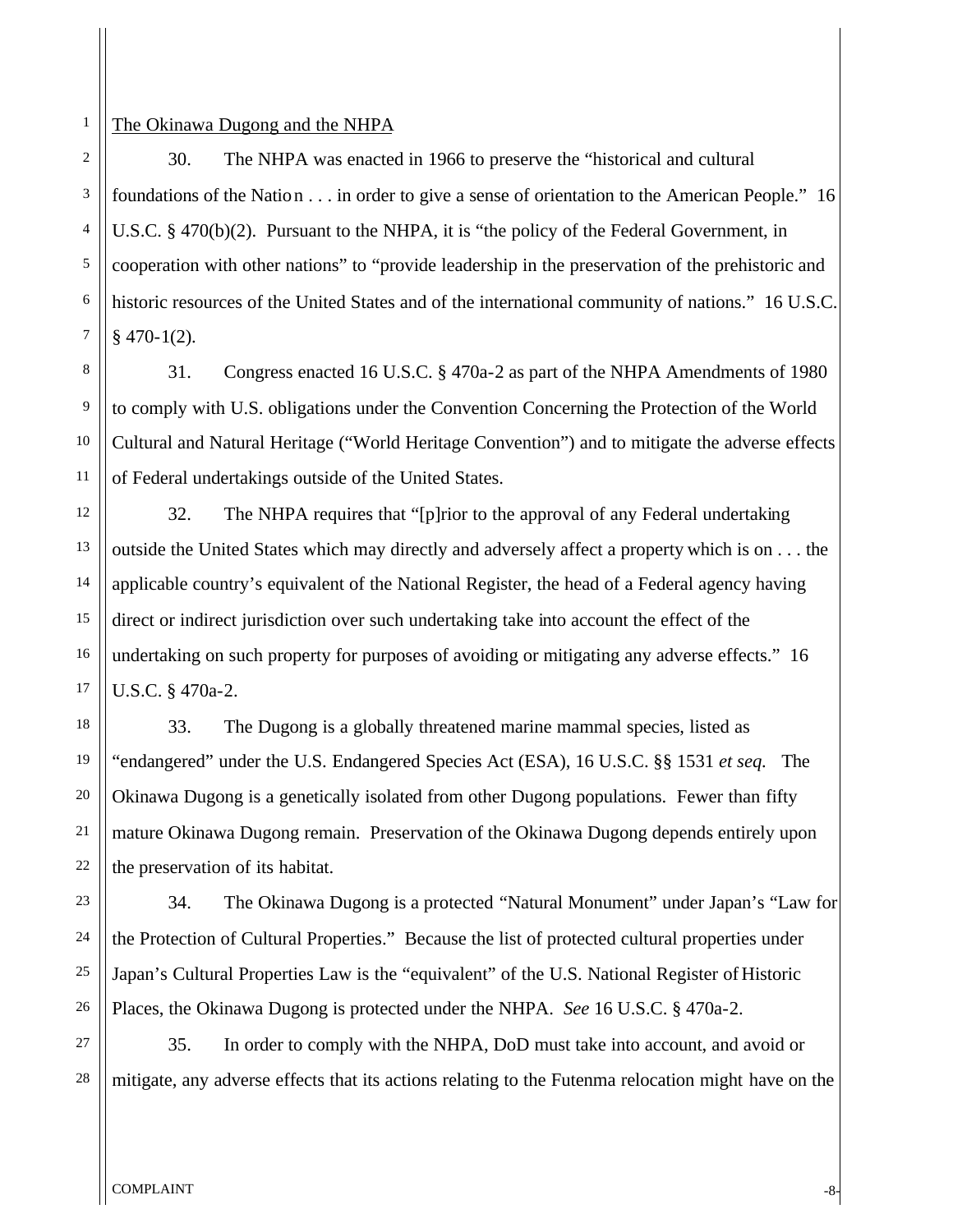Okinawa Dugong. In taking such effects into account, DoD must at a minimum engage in a consultative process with local preservation authorities, relevant experts and local communities. *See* 63 Fed. Reg. 20496, 20504 (April 24, 1998). DoD has failed to comply with these requirements.

## **CLAIM FOR RELIEF**

36. Plaintiffs incorporate by reference the allegations of all the foregoing paragraphs as if fully set forth herein.

37. DoD's failure to take into account the adverse effects of the design, preparation, approval, funding and delivery of the OR for purposes of avoiding or mitigating any adverse effects of such actions prior to the approval of such actions violates the NHPA and is unlawful.

38. DOD's failure to take into account the adverse effects of its activities contemporaneous and subsequent to the preparation, approval, finding and delivery of the OR, including appropriating Futenma relocation implementation funding, violates the NHPA and is unlawful.

### **RELIEF**

WHEREFORE, for all the foregoing reasons, Plaintiffs request that this Court issue:

1. A judgment declaring that DoD's activities connected to the OR and implementation of the Futenma relocation fail to comply with the requirements of the NHPA, 16 U.S.C. § 470a-2;

2. A judgment declaring that DOD failed to comply with the requirements of the NHPA, 16 U.S.C. § 470a-2, and that such failure is arbitrary, capricious, and not in accordance with procedures required by law pursuant to the APA, 5 U.S.C. §§ 701 through 706.

3. A judgment declaring that DOD failed to comply with the requirements of the NHPA, 16 U.S.C. § 470a-2, and that such failure constitutes agency action that is unreasonably delayed and/or unlawfully withheld as provided by Section 706(1) of the APA.

1

2

3

4

5

6

7

8

9

10